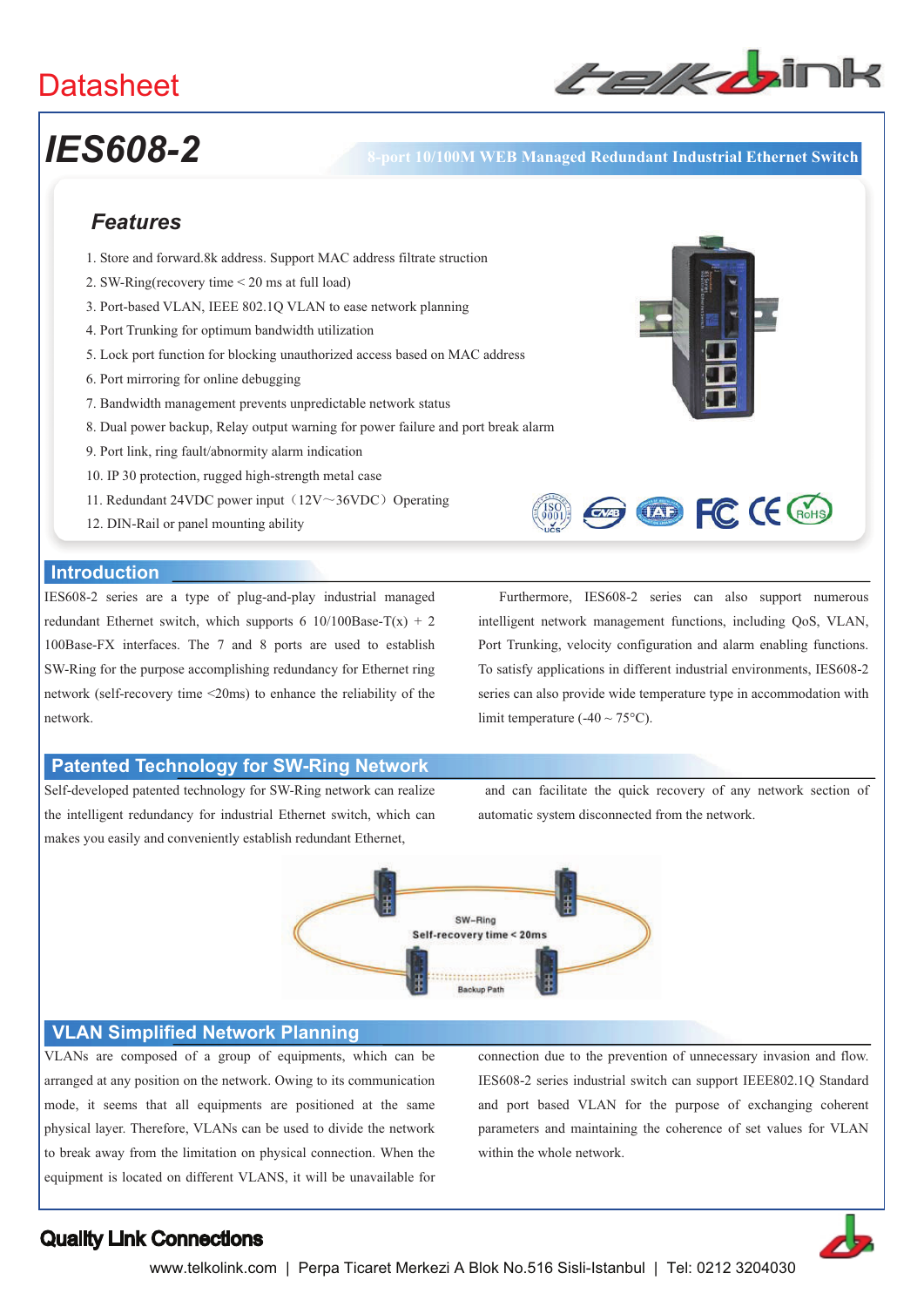



### **Optimal Bandwidth Management**

Aggregation of link port can provide the critical equipment with flexible networking capability and redundant link path. IES608-2 permits the synchronous communication by the equipment via 8

aggregation links (each aggregation link is permitted to have maximum 8 link aggregations).



### **QoS used for Improvement of Transmission Accuracy**

Quality of Service (QoS) can perform the prior process of important flow to ensure the coherence of important information to be transmitted as anticipated. IES608-2 series industrial switches can detect the 2nd layer of IEEE802.1p/1Q, CoS label and even the 3rd layer TOS information for the purpose of coherent classification of information for the whole network. QoS function has improved the efficiency and certainty of critical tasks within the industrial network for prior process.

### **Bandwidth Management can inhibit unexpected network state**

IES608-2 series industrial Ethernet switches can also be used for configuration of velocity of in/out single broadcast/multi broadcast/broadcast packet in addition to inhibition of broadcast storm. This bandwidth management function can fully control the limited bandwidth to guard against unexpected error.



### **Port mirroring function for online monitoring**

In some cases, network scale is so big, which is unlikely to reach the expected communication level. As compared with file transmission mode used in the office network environment, more directive response modes are used in the industrial communication applications. This means that it is applicable to use the second port for control

engineering to monitor the actual activities between the equipment and host computer at the preliminary establishment of industrial Ethernet. Mirroring port function of IES608-2 series can ensure the system operation as expected by us.

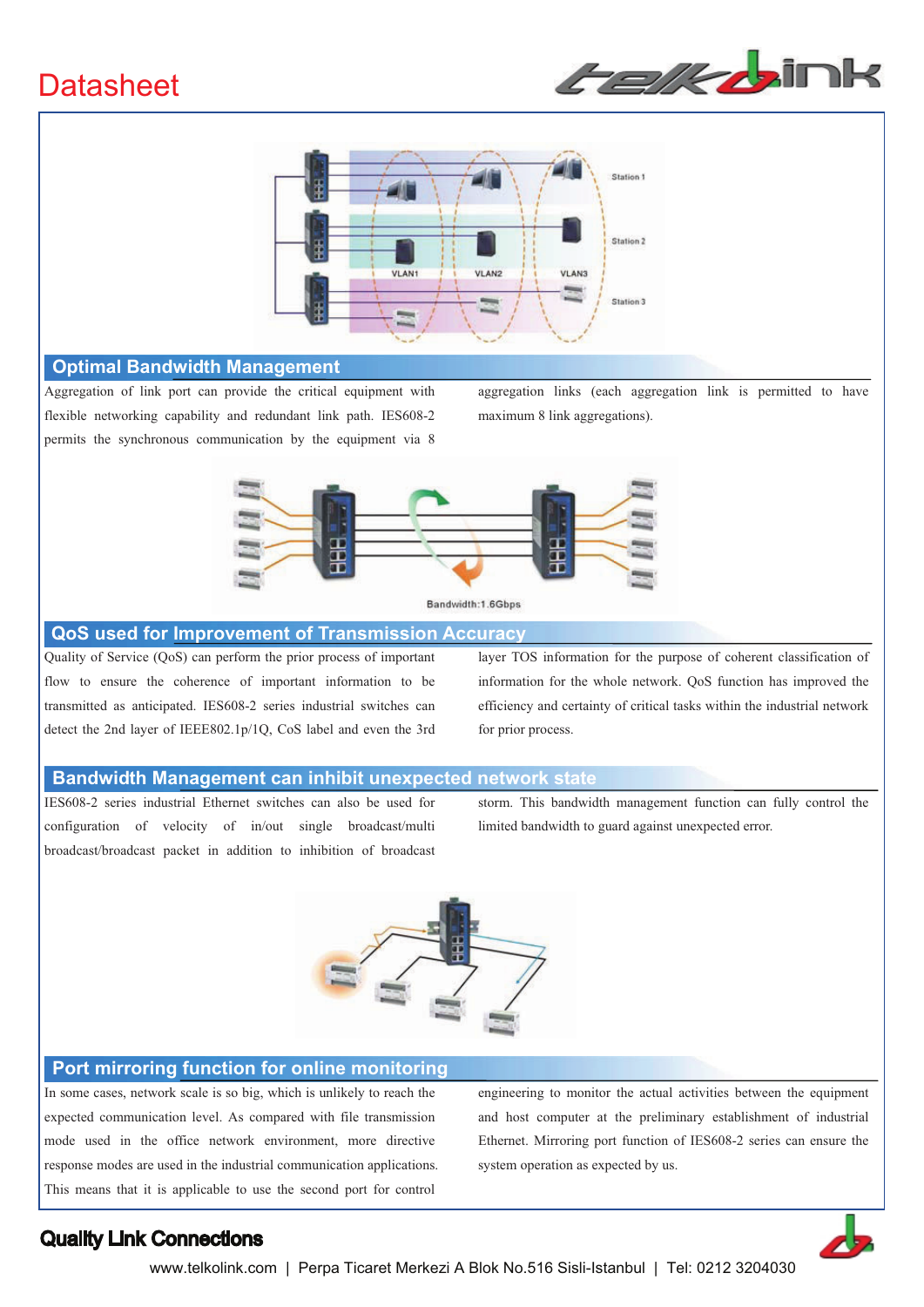



### **Double power supply input and relay output alarm**

IES608-2 series can provide double power supply backup and 1-route relay alarm output. Redundant double DC power supply input ( $12V \sim 36VDC$ ) can provide your equipment with uninterrupted operation to further provide additional protection for normal operation of automatic system. 1-route equipment alarm output signal can support power supply and port link alarm. Relay can give out output alarm in case of power supply failure or interruption of port link to notice or remind site engineers to make quick response for appropriate emergency maintenance



### **Dimension**